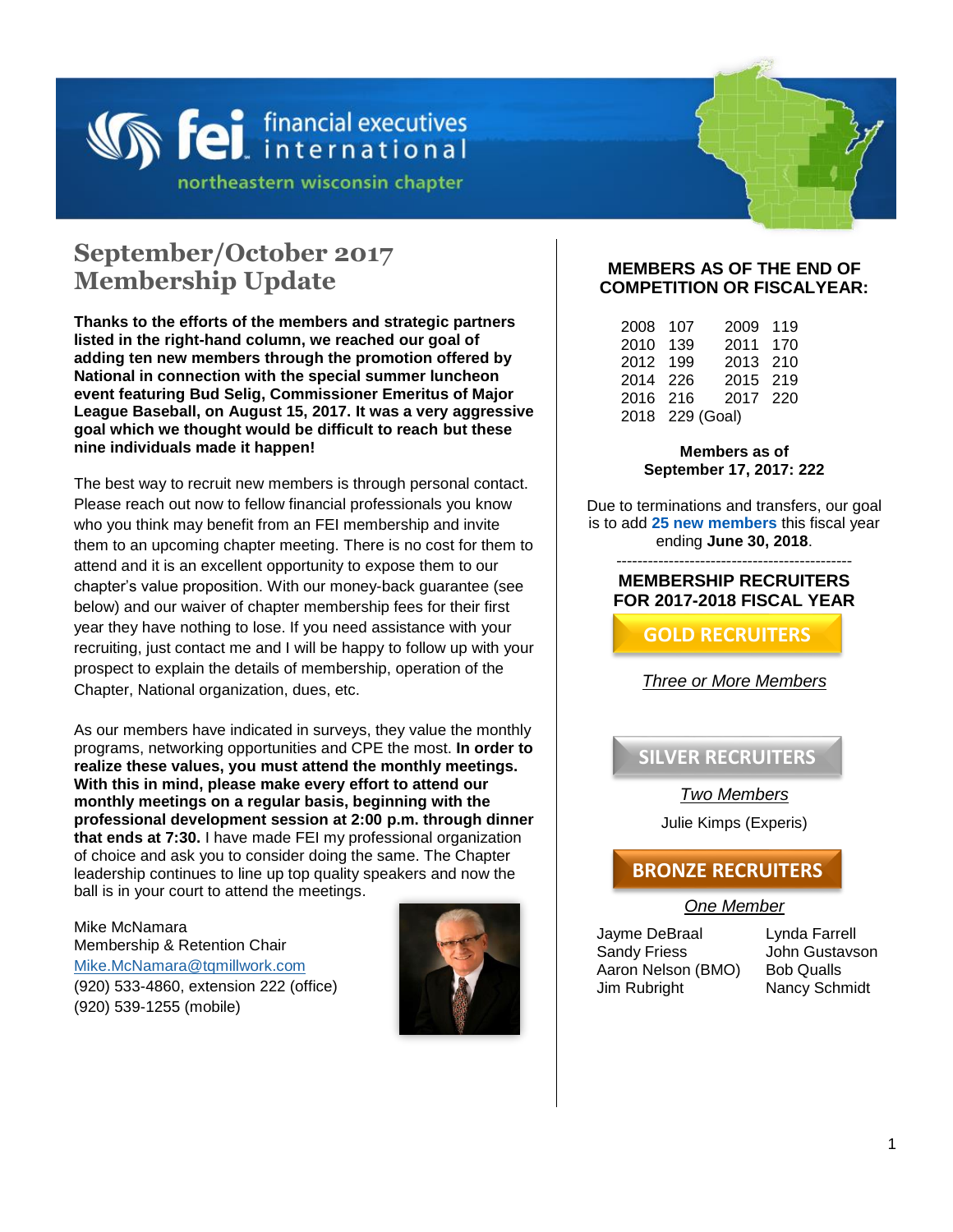## **Please Welcome Our Ten New Chapter Members!**

### **AMBER ABEL**

**Controller** WOW Logistics Company Appleton Recruiter: Lynda Farrell



**BRAD KLITZE, CPA** Vice President - Finance Werner Electric Supply Co. Appleton Recruiter: Nancy Schmidt

### **IMAGE NOT AVAILABLE**

### **JULIE KOPLING, CPA**

Director - SEC Reporting Schneider National, Inc. Green Bay Recruiter: Julie Kimps (Experis)

**HEATHER NIGL**

Recruiter: Jayme DeBraal

Alta Resources Neenah

CFO



**SANDY LARDINOIS** Director of Finance SVS Service Group/Total Med Staffing, Inc. Appleton Recruiter: Sandy Friess (Wipfli)



### **IMAGE NOT AVAILABLE**

# **CHRIS REDDY**

Director of Finance TIDI Products, LLC Neenah Recruiter: Jim Rubright



**JOHN RENIER**

**STEPHANIE QUALLS Controller** 

Sure-Dry Basement Systems, Inc. Menasha

Recruiter: Bob Qualls

**Controller** Paper Transport, Inc. De Pere Recruiter: Aaron Nelson (BMO)



**JAY SHEFCHIK, CPA, CMA**

Director of Finance U.S. Lubricants Division U.S. Venture, Inc. Appleton Recruiter: John Gustavson

## **IMAGE NOT AVAILABLE**

**KAREN YOUNG, CPA** Fox River Fibre Company, LLC De Pere Recruiter: Julie Kimps

**IMAGE NOT AVAILABLE**